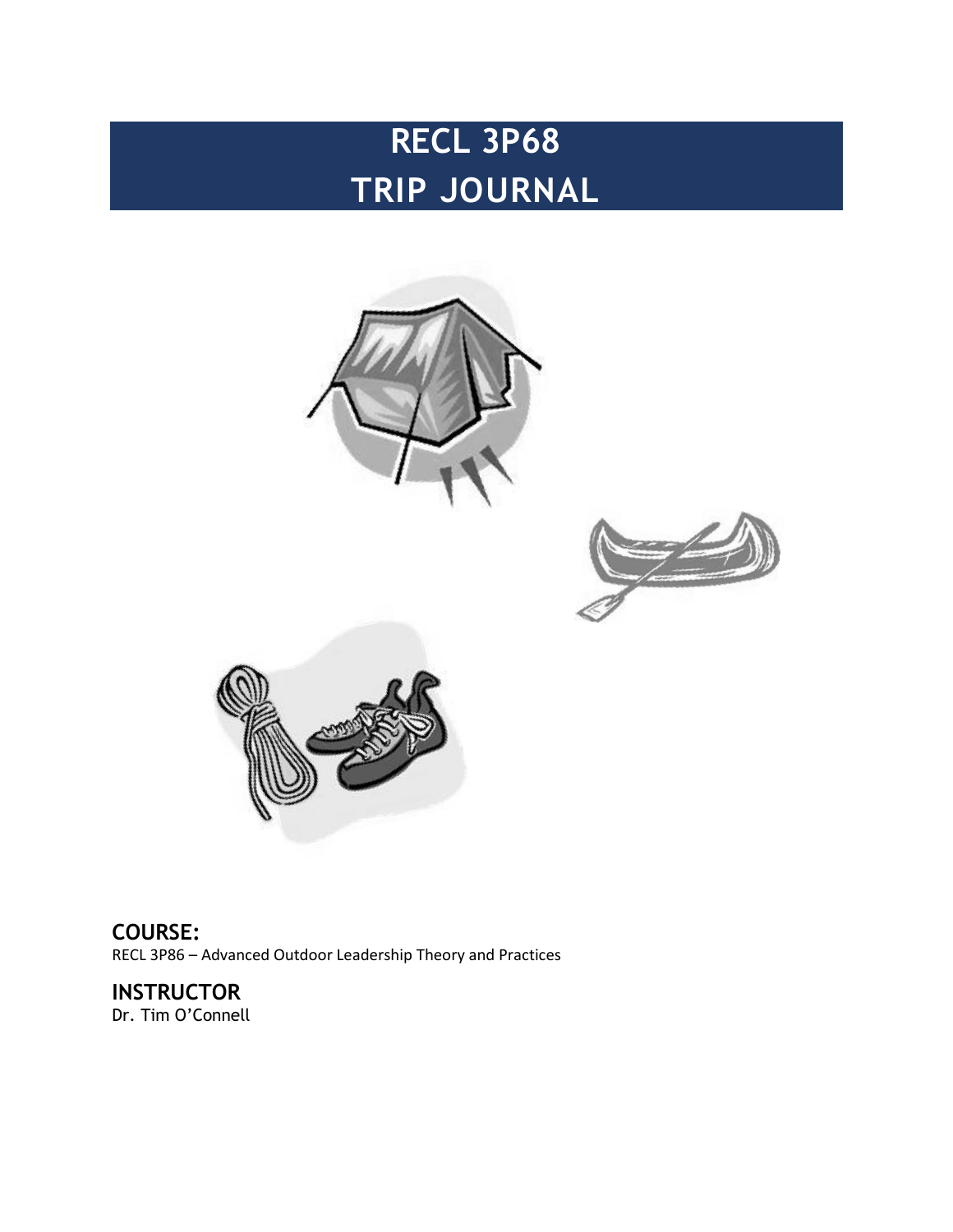# **JOURNALING TIPS**

# SOME THINGS TO WRITE ABOUT

- What was your biggest challenge of the day?
- What surprised you most about this group of people?
- What have you learned about yourself on this trip that you will take with you into the future?
- How does travelling through nature make you feel? Why?
- Explain a moment when you were frustrated today… What did you do about it?
- Describe a moment of sheer awe you experienced today.
- What was an unexpectedly nice thing someone did for you?
- How does this trip make you feel about outdoor recreation?
- If you could give everyone in your trip group a present, what would it be and why?
- What was the weather like today?
- Where did you stay and how was the campsite?
- What animals or plants did you see?

# FUN WAYS TO JOURNAL

Write lyrics to a song Draw a picture Compose a poem Write a letter to someone that you will never send Ask a friend to make a guest entry List pros/cons Draw a map Write about your dreams from last night Create a glossary of terms Polar passages (high/lows, strengths/weaknesses, roses/thorns) Draw a concept map Test a theory List great quotes from the day Describe (in detail) how things work

Have a dialogue with your inner-self

Use big labels

**UNDIRER** 

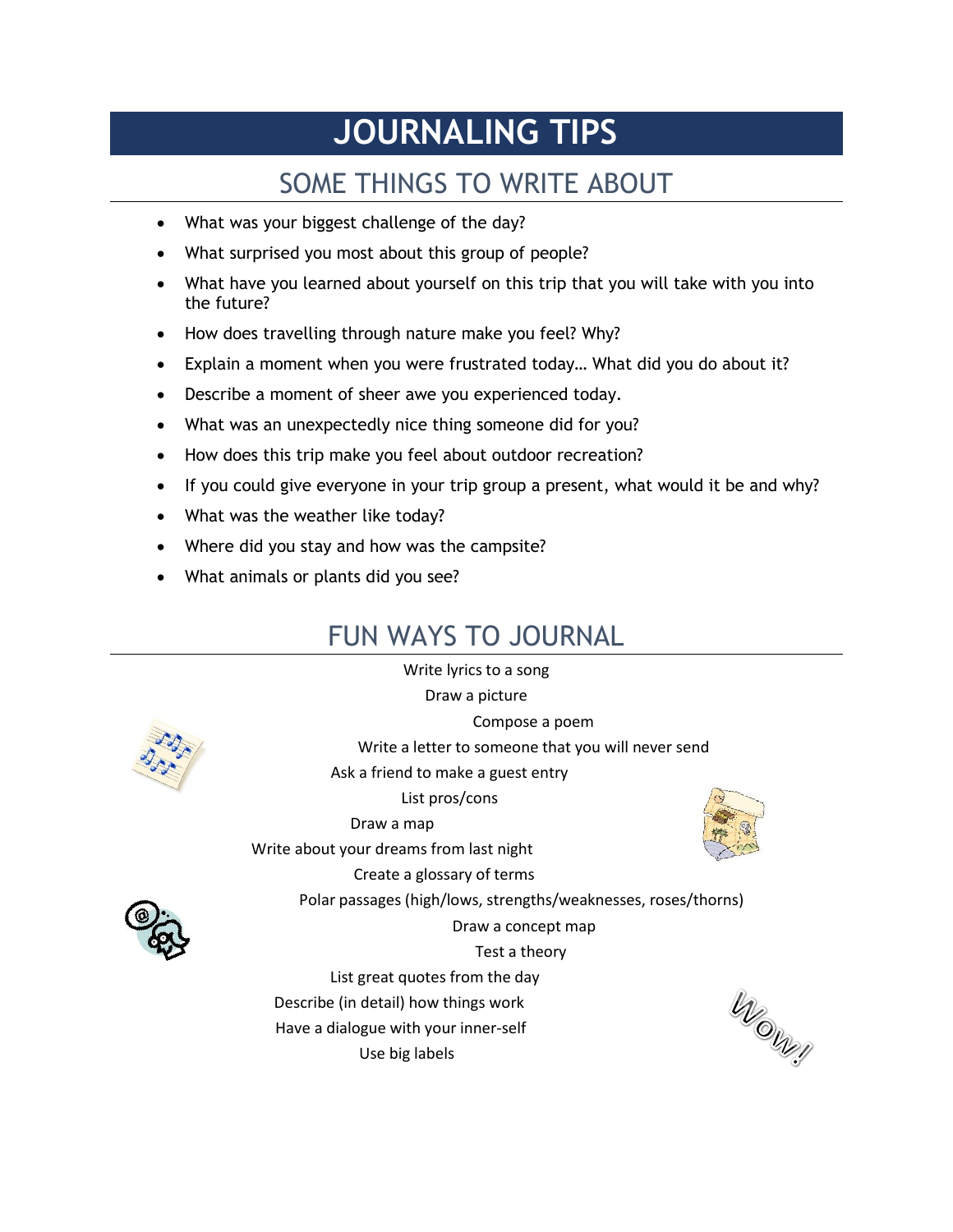#### **LOCATION:** \_\_\_\_\_\_\_\_\_\_\_\_\_\_\_\_\_\_\_\_\_\_\_\_\_\_\_\_\_\_\_\_\_\_\_\_\_\_\_\_\_\_\_\_\_\_\_\_\_\_\_\_\_\_\_\_\_\_\_\_\_\_\_\_\_\_\_\_\_\_\_

Compared to yesterday, today I would rate my group's sense of community as having undergone a … (circle one number):

| -5   | $-4$  | -3                     | $-2$  | $-1$   | $\mathbf 0$  | $+1$   | $+2$  | $+3$                   | $+4$  | $+5$ |
|------|-------|------------------------|-------|--------|--------------|--------|-------|------------------------|-------|------|
| Huge | Large | Moderate               | Small | Slight |              | Slight | Small | Moderate               | Large | Huge |
|      |       | <b>Negative Change</b> |       |        | No<br>Change |        |       | <b>Positive Change</b> |       |      |

I would say this change (or lack of change) was primarily due to…. (for example, the weather, difficulty of terrain, leaders, group success or challenge, peer interactions, etc.)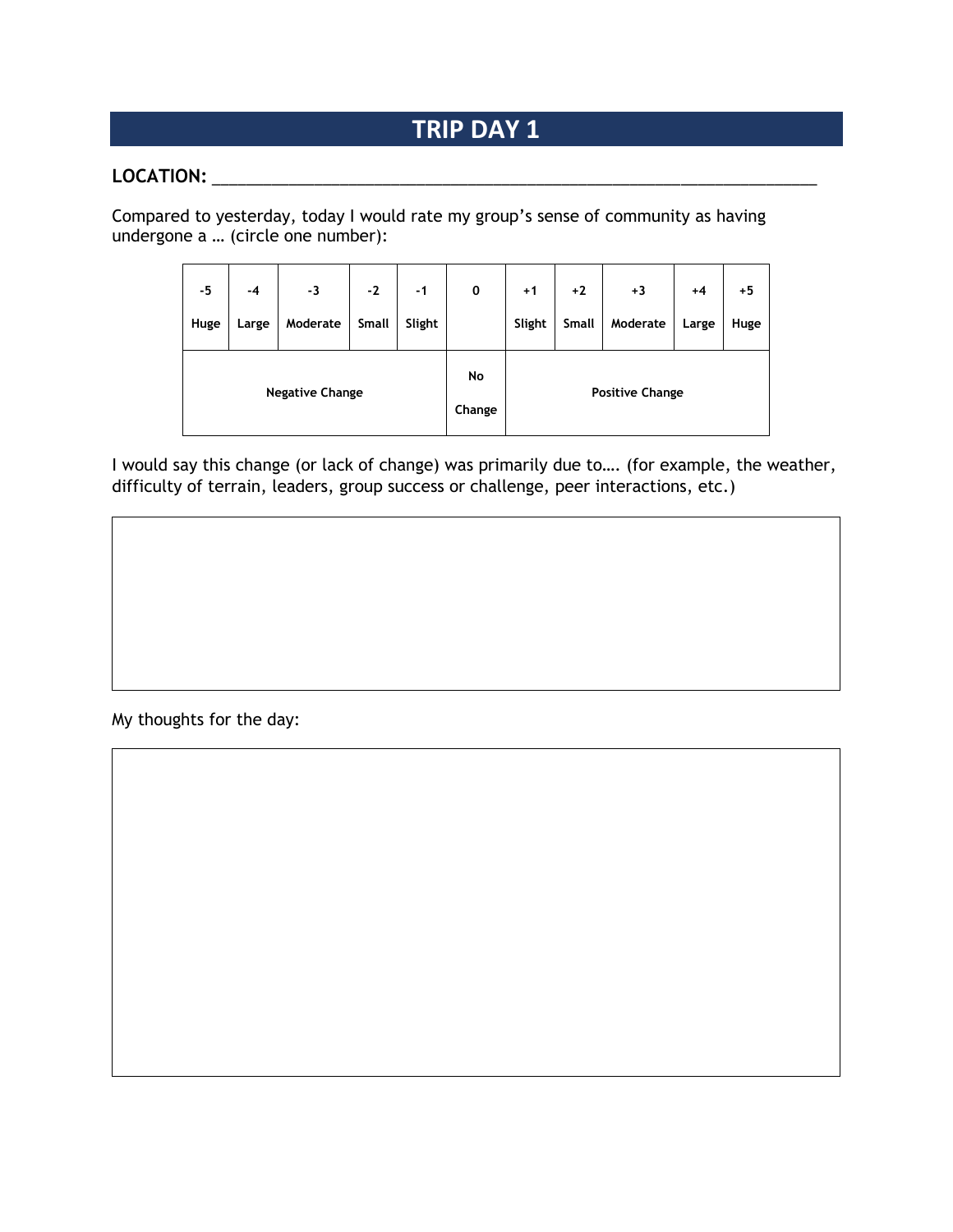#### **LOCATION:** \_\_\_\_\_\_\_\_\_\_\_\_\_\_\_\_\_\_\_\_\_\_\_\_\_\_\_\_\_\_\_\_\_\_\_\_\_\_\_\_\_\_\_\_\_\_\_\_\_\_\_\_\_\_\_\_\_\_\_\_\_\_\_\_\_\_\_\_\_\_\_

Compared to yesterday, today I would rate my group's sense of community as having undergone a … (circle one number):

| -5   | $-4$  | -3                     | $-2$         | $-1$   | 0            | $+1$   | $+2$  | $+3$                   | $+4$  | +5   |
|------|-------|------------------------|--------------|--------|--------------|--------|-------|------------------------|-------|------|
| Huge | Large | Moderate               | <b>Small</b> | Slight |              | Slight | Small | Moderate               | Large | Huge |
|      |       | <b>Negative Change</b> |              |        | No<br>Change |        |       | <b>Positive Change</b> |       |      |

I would say this change (or lack of change) was primarily due to…. (for example, the weather, difficulty of terrain, leaders, group success or challenge, peer interactions, etc.)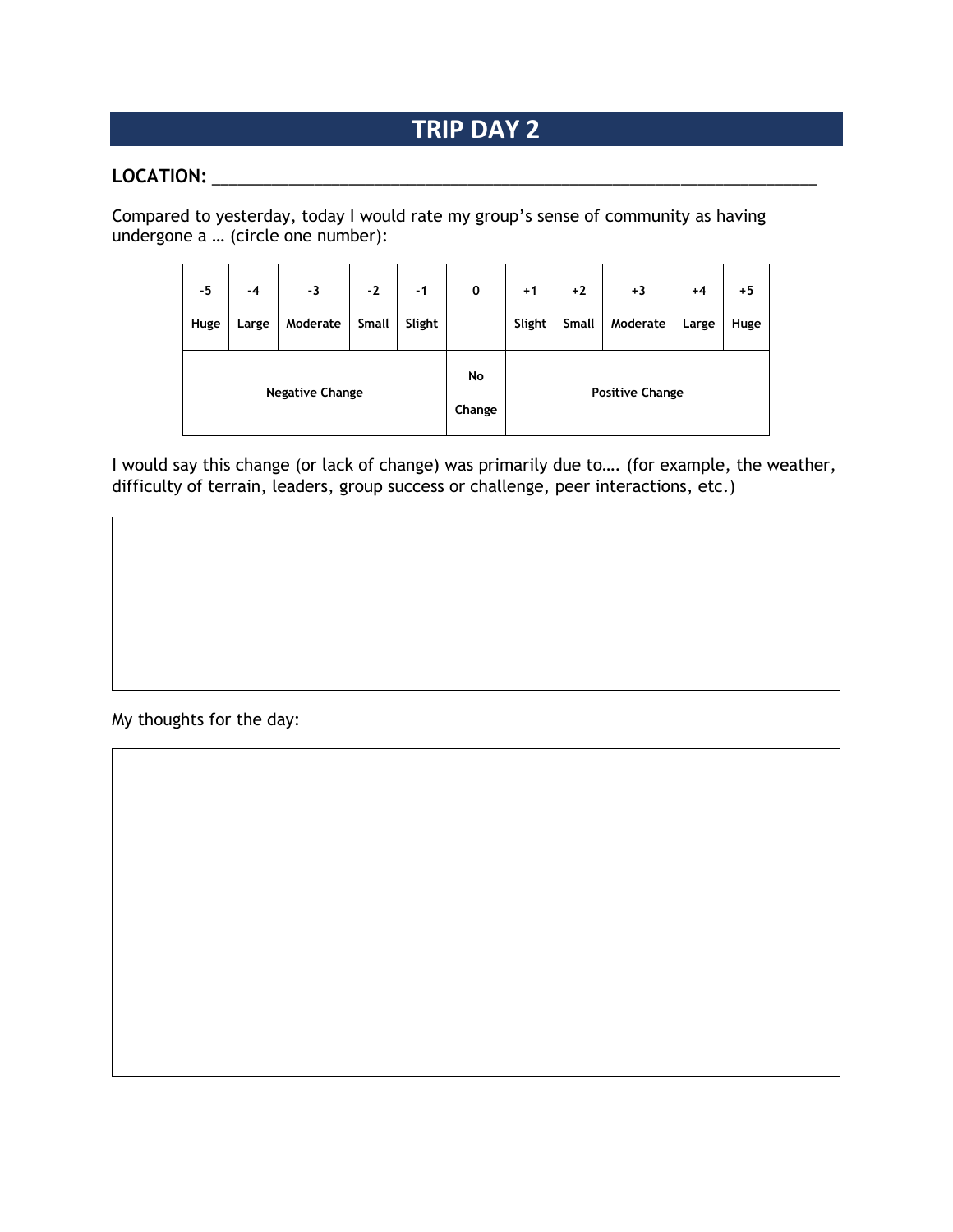#### **LOCATION:** \_\_\_\_\_\_\_\_\_\_\_\_\_\_\_\_\_\_\_\_\_\_\_\_\_\_\_\_\_\_\_\_\_\_\_\_\_\_\_\_\_\_\_\_\_\_\_\_\_\_\_\_\_\_\_\_\_\_\_\_\_\_\_\_\_\_\_\_\_\_\_

Compared to yesterday, today I would rate my group's sense of community as having undergone a … (circle one number):

| -5   | $-4$  | -3                     | $-2$         | $-1$   | 0            | $+1$   | $+2$  | $+3$                   | $+4$  | +5   |
|------|-------|------------------------|--------------|--------|--------------|--------|-------|------------------------|-------|------|
| Huge | Large | Moderate               | <b>Small</b> | Slight |              | Slight | Small | Moderate               | Large | Huge |
|      |       | <b>Negative Change</b> |              |        | No<br>Change |        |       | <b>Positive Change</b> |       |      |

I would say this change (or lack of change) was primarily due to…. (for example, the weather, difficulty of terrain, leaders, group success or challenge, peer interactions, etc.)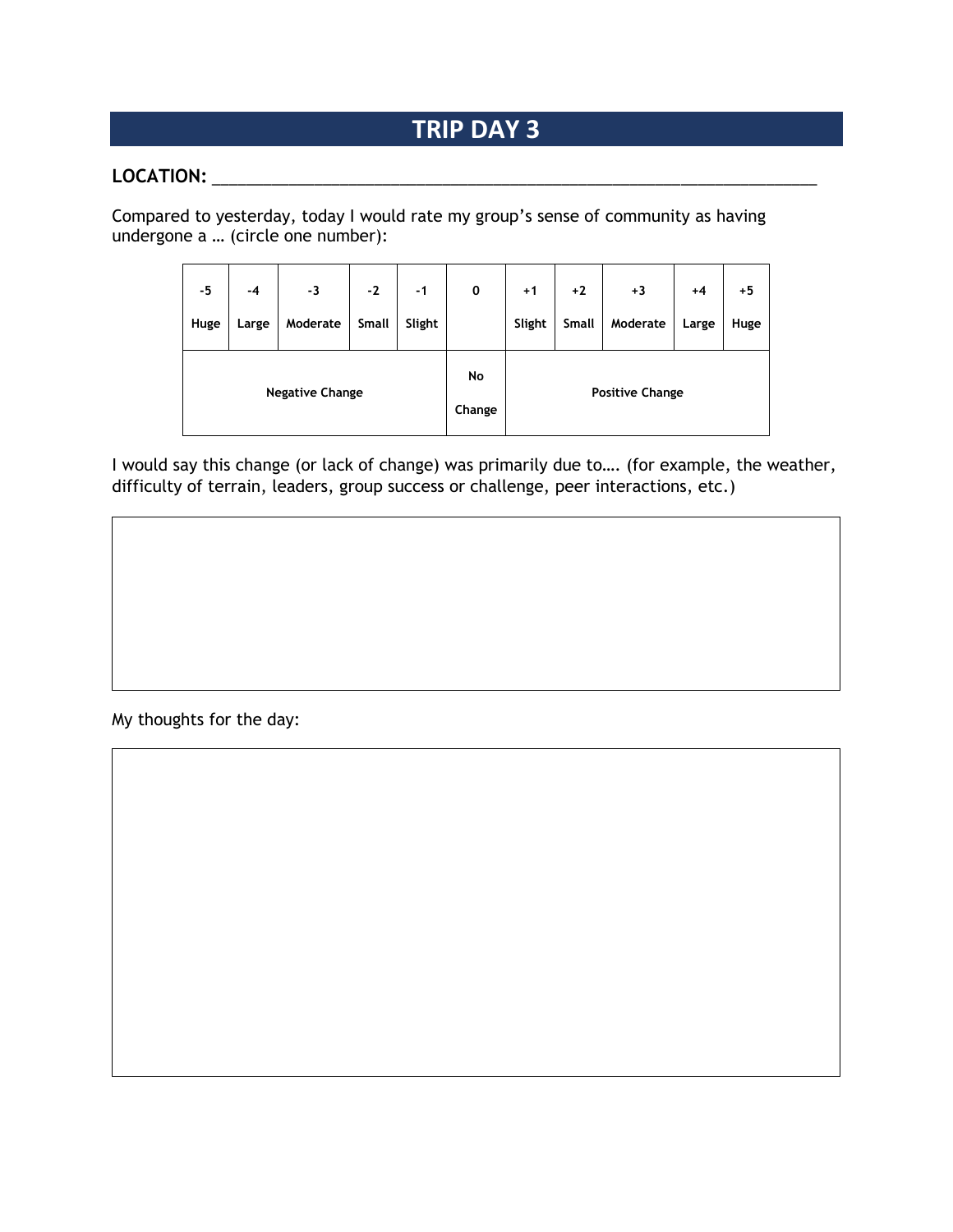#### **LOCATION:** \_\_\_\_\_\_\_\_\_\_\_\_\_\_\_\_\_\_\_\_\_\_\_\_\_\_\_\_\_\_\_\_\_\_\_\_\_\_\_\_\_\_\_\_\_\_\_\_\_\_\_\_\_\_\_\_\_\_\_\_\_\_\_\_\_\_\_\_\_\_\_

Compared to yesterday, today I would rate my group's sense of community as having undergone a … (circle one number):

| -5   | $-4$  | -3                     | $-2$  | $-1$   | $\mathbf 0$  | $+1$   | $+2$  | $+3$                   | $+4$  | $+5$ |
|------|-------|------------------------|-------|--------|--------------|--------|-------|------------------------|-------|------|
| Huge | Large | Moderate               | Small | Slight |              | Slight | Small | Moderate               | Large | Huge |
|      |       | <b>Negative Change</b> |       |        | No<br>Change |        |       | <b>Positive Change</b> |       |      |

I would say this change (or lack of change) was primarily due to…. (for example, the weather, difficulty of terrain, leaders, group success or challenge, peer interactions, etc.)